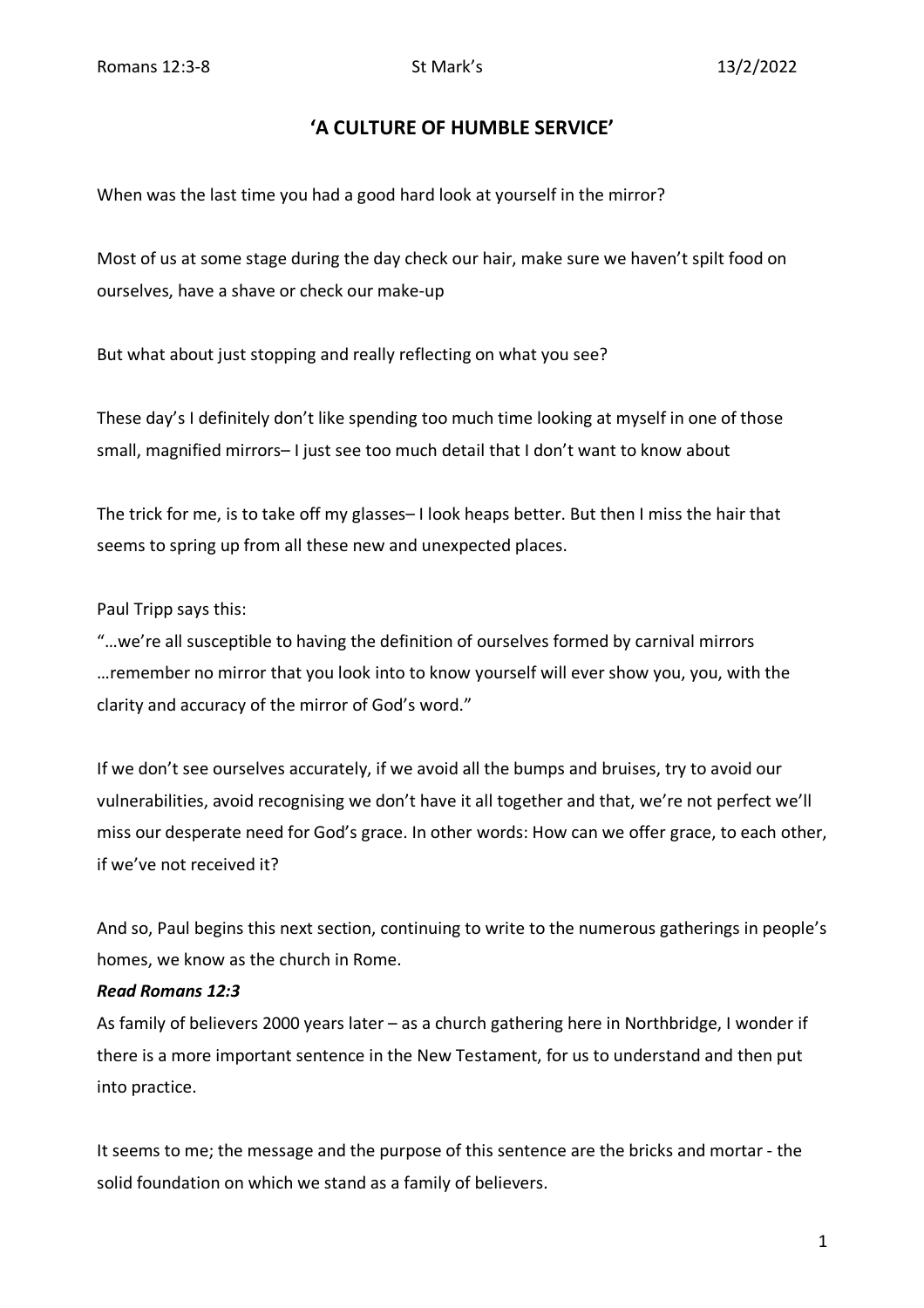Last week in verses 1 and 2, Paul urged us to offer ourselves in true and pleasing worship as our response, as children, of our merciful God. This morning/ evening - Paul moves to how we live that out in community.

## **And to do that Paul challenges us**:

To: Have a good and honest look at ourselves. Paul would say: "To evaluate ourselves with sober judgement."

To: Rejoice in the unique gifts God assigns us. They're God's and he gives them to us. And thirdly to: Faithfully serve each other, humbly and intentionally as we use God's gifts.

But, gracious church family life, starts, with how we see ourselves.

## *Read verse 3*

I'm certain most of us, are familiar with reviews. For mums and dads with pre-schoolers, assessments start early these days and then there will be, school report cards, Parent teacher interviews, performance reviews, company reviews, strategy audits – I get a review, emailed to me every week that tells me (among other things): how many steps I've taken, how many hours I've slept and what my average resting pulse has been.

But do all these reviews and being careful to assess our performance provide the "sober judgement" Paul is talking about?

Seems to me the real challenge of evaluating with "sober judgement", of having an honest and true view of myself, boils down to how I measure myself.

There are any number of ways I might do that:

- Through the eyes of my parents or family
- Through the lens of my hopes and dreams
- Through the comparisons I make with other people

But Paul provides a more accurate and reliable way there in *verse 3- Read verse 3* But what does that mean?

It could mean that God has allocated a different quantity or amount of faith and we're to measure ourselves based on the unique allocation God gives us.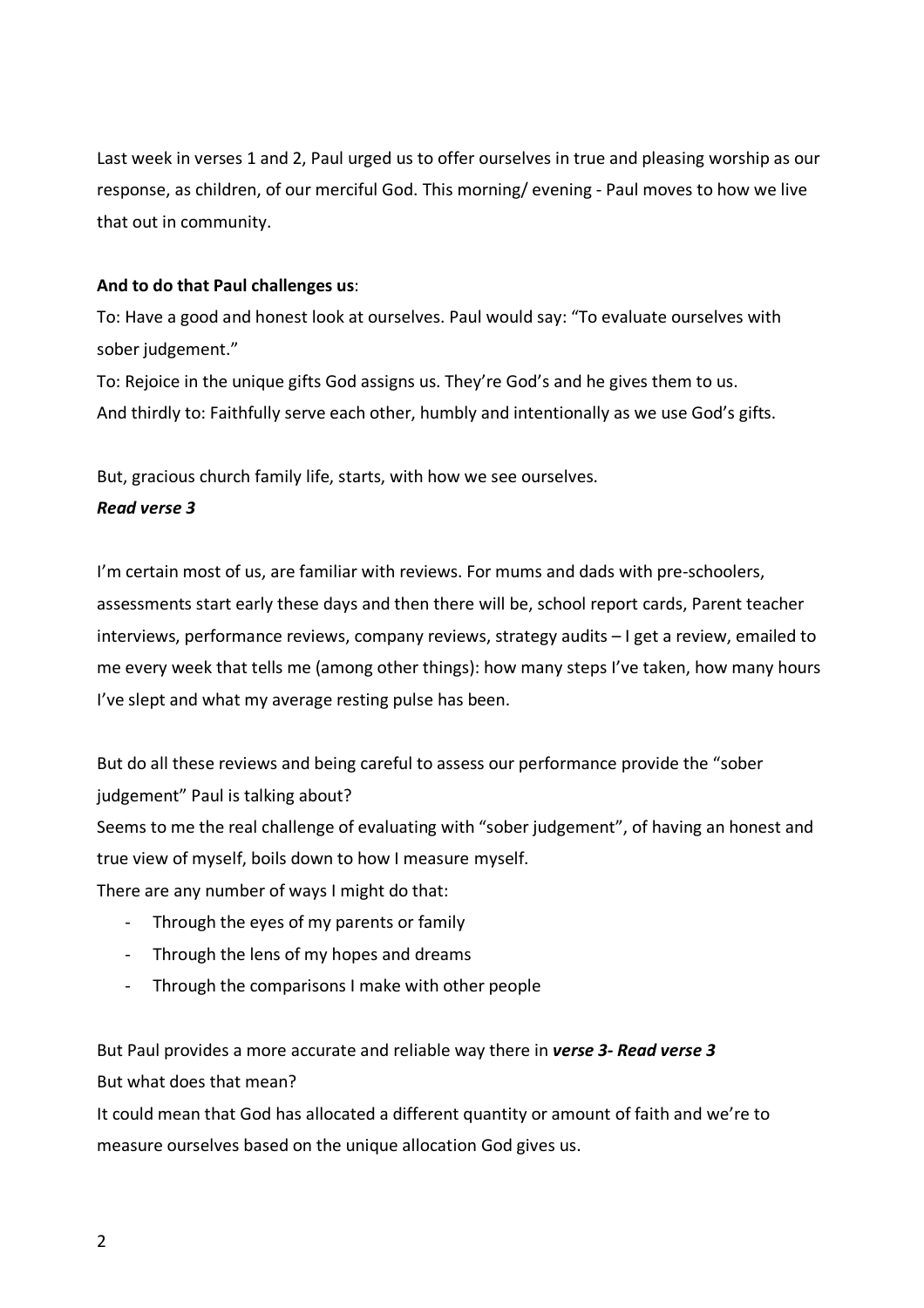But that seems to be a contradiction: wouldn't receiving a bigger chunk of faith in comparison to someone else, only open-up the opportunity, to think too highly of ourselves?

And added to that as one commentator highlights:

# *It's difficult to think, given the context of Romans, and "faith", being the basic Christian response to the gospel, that God, would give this faith, in different quantities***.**

I think it's much more likely, as believers in Jesus, God has "distributed" to us an equal quantity of faith. It's, therefore, not the quantity, rather the substance, of our faith that becomes the benchmark, by which we measure ourselves.

So, what does this "faith", Paul has spent 11 chapters explaining, tell me, about me?

## *All have sinned and fallen short of the glory of God.*

#### *There is no one righteous not even one.*

*There is no one who understands, no one who seeks God and no one who does good not even one.* 

We're all equal in our need of forgiveness, we're all imperfect – But we're all equally forgiven sinners, when we believe in the risen Jesus.

As we find shelter, under the finished work of Jesus on the cross, God wins us back, and reconciles us, redeems us. And God doesn't discriminate, he "distributes" the same "measure" of faith, to everyone who believes.

It can be so tempting to think: "I'm not too bad, and maybe even tempted to think: "I'm just a little bit better than…".

I remember a few years ago, sitting on the grass around a fire in Yirrkala, an aboriginal community in Arnhem Land. It was a local church meeting, and we were asking for the communities blessing to start a team. To my great shame, when my dear sister an older aboriginal woman was asked a question, I assumed her answer would be very different, to the articulate and thoughtful answer she gave.

"…the same Lord is Lord of all and richly blesses all who call on him. Everyone who calls on the name of the Lord will be saved. (Romans 10:12-13)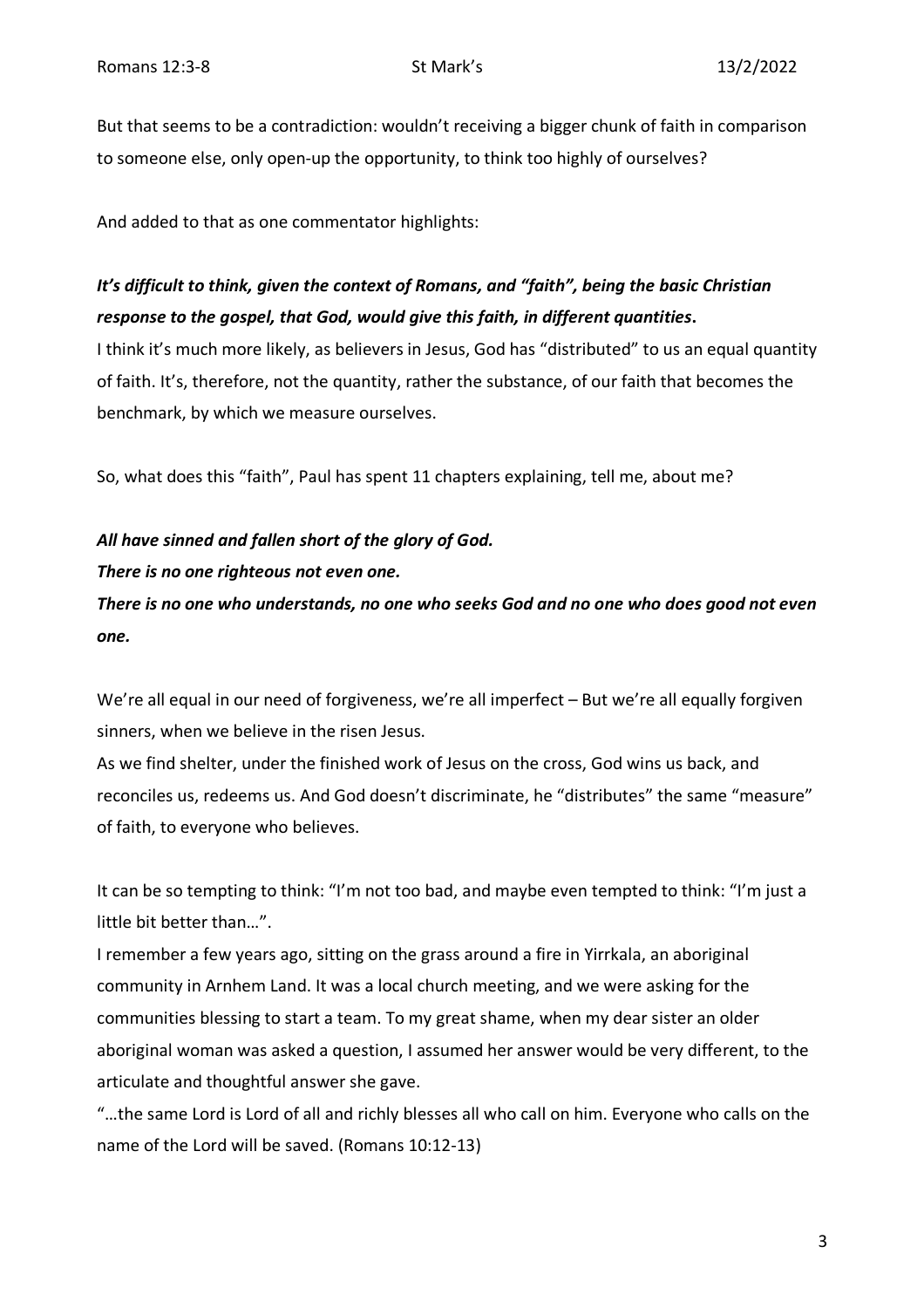How dare I, puff out my chest and think more highly of myself – when this "sober" truth is always before me.

**We shouldn't also miss** that our "faith" is "distributed" *verse 3*, and those different "gifts", Paul details for us in verse 6-8, are "given", *verse 6.*

They're God's, and he gives them to us. Instinctively, we know "gifts" are given, we give and receive them all the time on birthdays, Christmas and mostly I do on anniversaries.

But so often when we talk about someone as gifted or using their gifts, we take the attention away from the real "owner" and "giver" and that can easily become a source of pride.

But as Paul reminds his readers in Romans chapter 3: "We are justified freely by God's grace". Where then is boasting? Paul asks. "It's excluded." (Romans 3:27)

There is no reason, to get carried away with our own press, or place, for an over inflated, grandiose view of ourselves. Our gifts are not our own: *Read 12:6a* 

Maybe we smile, maybe we sing, maybe we pray a prayer of thankfulness or maybe we just pinch ourselves, and say out loud, in the words of Isaiah: *"Lord …all we've accomplished you've done for us."* 

Finally, we need to faithfully and humbly serve each other, using the gifts God provides.

As believers, we not only individually belong to Christ, but in Christ, we also belong to one of another, and need each other. God, in his grace, gives his people different gifts, so they can, lovingly, peacefully, graciously, and faithfully, live and function together.

It's why the body metaphor that Paul uses is so powerful. I can't think of anything, aside from the body, and how it functions, that is more interdependent, on each component part.